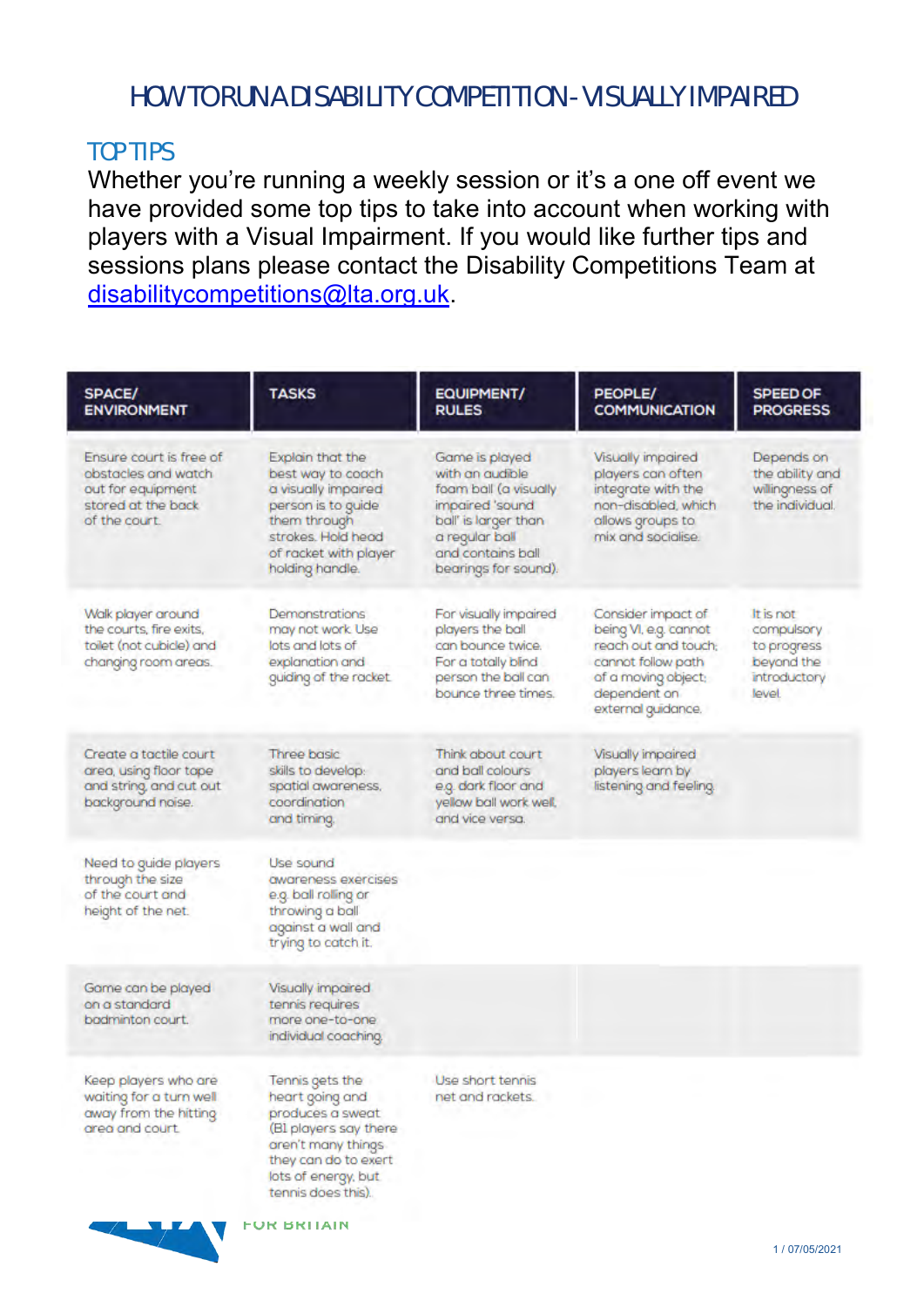### PRE EVENT PLANNING

- **1) Confirm the venue with the correct dates for the event.**  We would recommend making sure you book courts away from other sessions taking place as due to the nature of the sport, additional sound from other courts can be distracting and be difficult for players to concentrate. You can also use both indoor and outdoor courts dependent on players' ability levels.
- **2) Recruit your players through the club or external sources.**

Visually Impaired players should be grouped on ability then vision. Speak to coaches from local clubs or schools that have links with Visually Impaired players or students.

### **3) Divide the Players into Categories**

We would recommend splitting players into Blind and Partially Sighted Groups. Before you start the tournament I would recommend speaking to each participant or coach from a team so you are aware of the number of players you will have within each group.

### **4) Creating a format for the tournament**

Format is dependent on event type. Here are a few ideas:

### **Individual Event**

### **Split into a Team A and Team B**

On the day split all players equally into 2 teams, ensuring there are equal numbers in each divisions (or as close as possible).

| ----------               |                   |                   |  |
|--------------------------|-------------------|-------------------|--|
|                          | <b>TEAM A</b>     | <b>TEAM B</b>     |  |
| <b>Blind</b>             | 6 players         | 5 Players         |  |
| <b>Partially Sighted</b> | 4 player          | 5 Players         |  |
|                          | <b>10 Players</b> | <b>10 Players</b> |  |



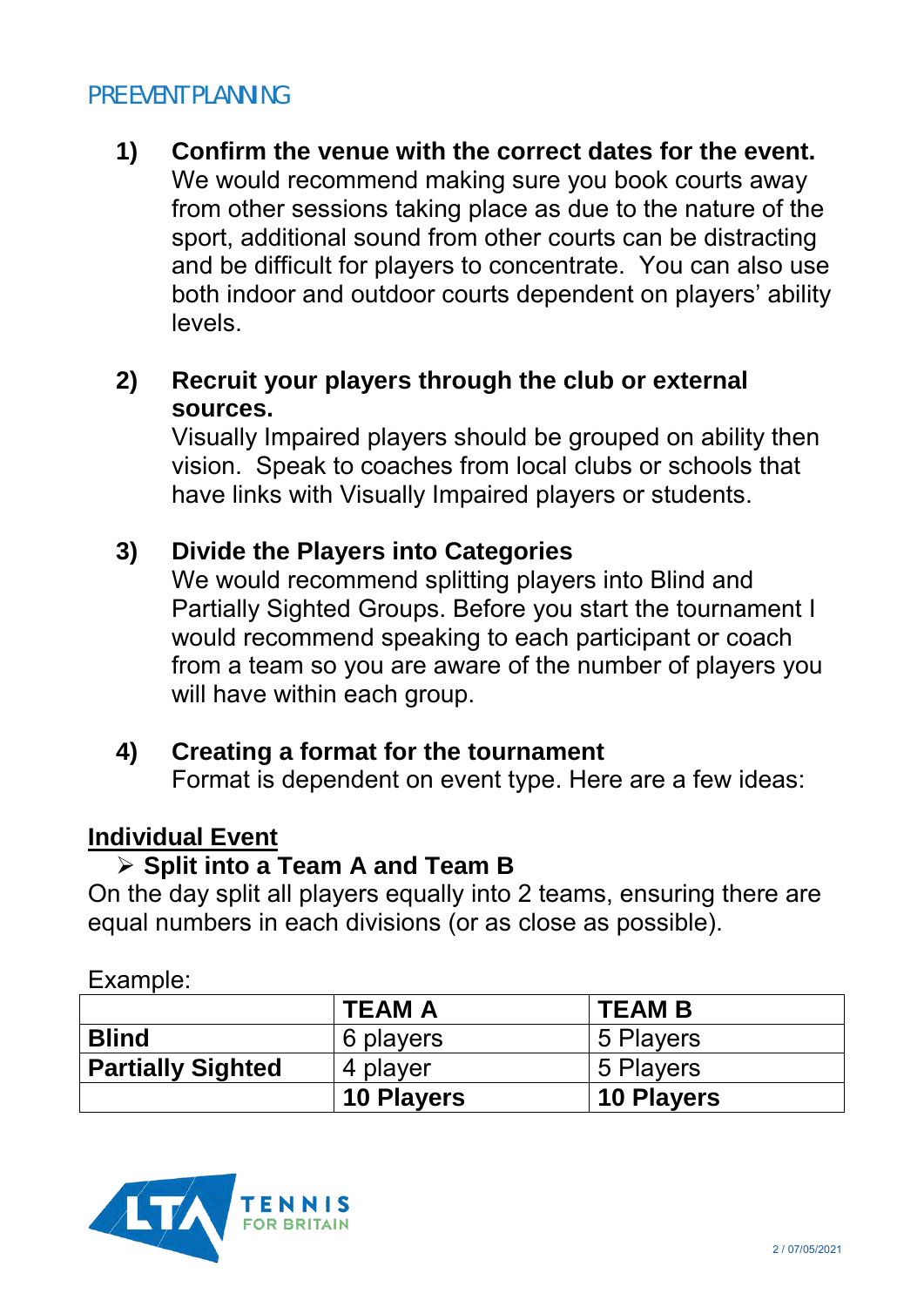All players within each division will play in the same round robin box, earning points for their team.

If you receive a high number of entries you can then divide the Partially Sighted group out further so players can compete against others of a similar level. E.g. Partially Sighted 1, Partially Sighted 2

## **Team Event**

 $\triangleright$  Teams are made up of 4 players with representatives of different divisions. You can split this depending on your players, we recommend agreeing on this split before the start of the event.

Example:

- 2 x Blind Players, 2 x Partially Sighted Players
- 1 x Blind Player, 3 x Partially Sighted Players
- 3 x Blind Players, 1 x Partially Sighted Player

Players can be numbered within their division and will play against the same number on the opposing team. The event can be made up as many teams are you would like.

### **5) Balls and Bounces**

A sponge ball with bells inside is used for Visually Impaired Tennis at all competitive levels. If you need to source some ball contact the disability competitions team.

Blind Players should be allowed 3 bounces before they hit the ball. However the first bounce must be inside the court. Partially sighted players can have anywhere from 1 to 3 bounces, depending on their vision.

If you do create sub groups within the partially sighted division then you can decide of the number of bounces accordingly.

Players should also complete the Ready, Yes, Procedure, before the start of each point.